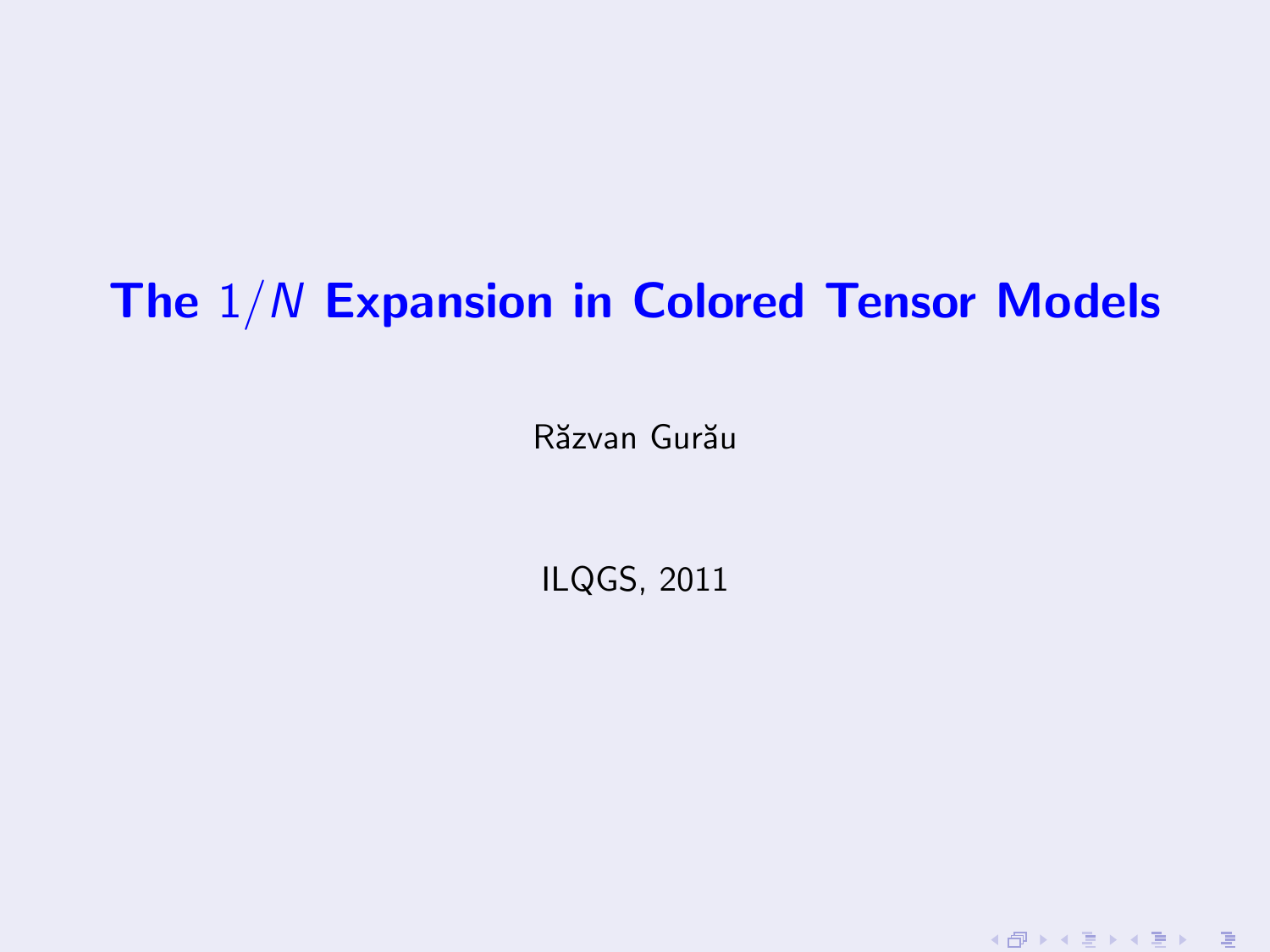#### [Introduction](#page-2-0)

#### [Colored Tensor Models](#page-7-0)

[Colored Graphs](#page-8-0) Jackets and the  $1/N$  expansion [Topology](#page-12-0) [Leading order graphs are spheres](#page-15-0)

#### **[Conclusion](#page-18-0)**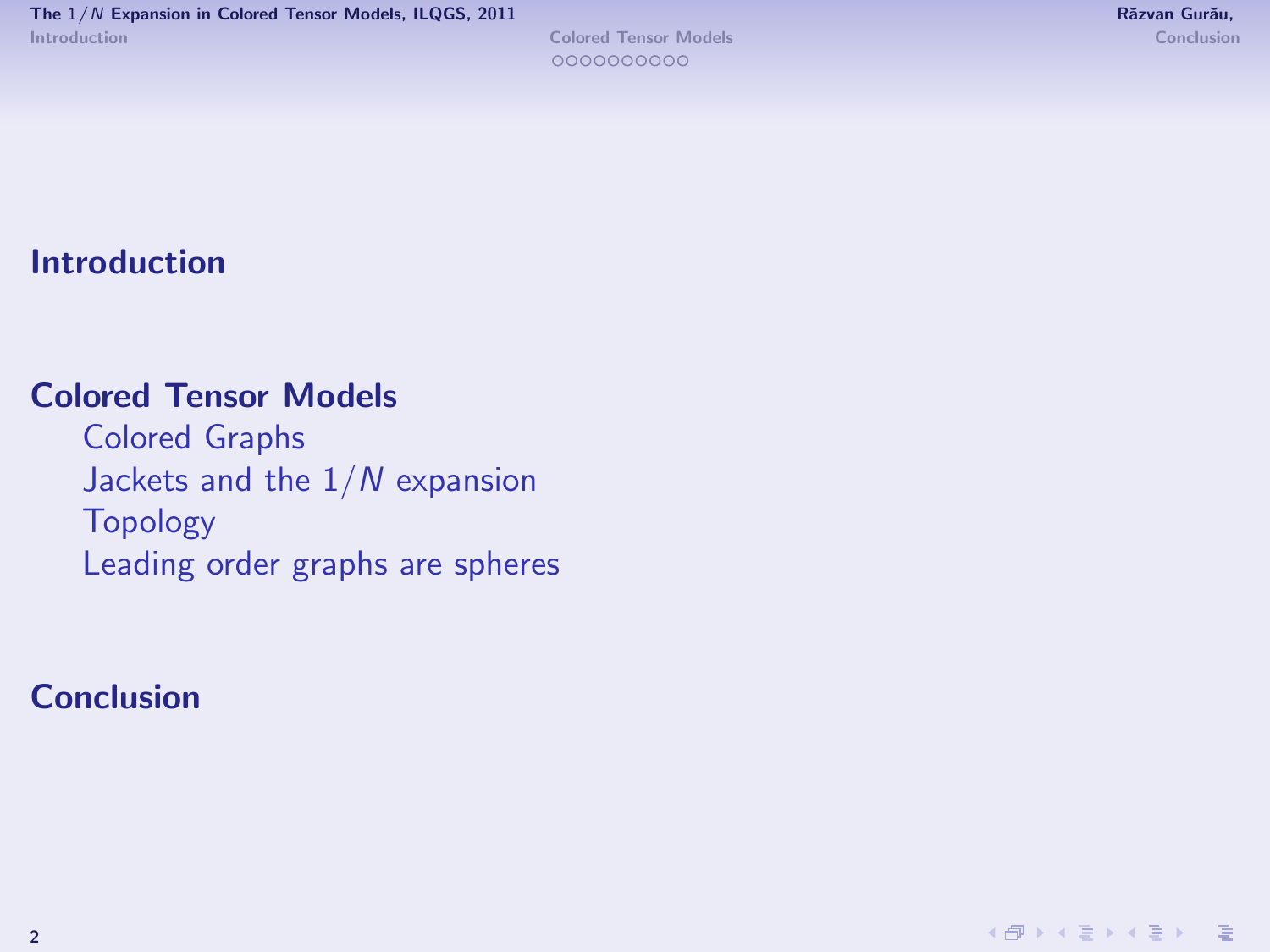<span id="page-2-0"></span>

#### Space-time and Scales

Space-time is one of the most fundamental notions is physics. In many theories (e.g. quantum mechanics) it appears as a fixed background. The distances and lapses of time are measured with respect to this fixed background.

Scales encode causality: effective physics at large distance is determined by fundamental physics at short distance.

General relativity promotes the metric to a dynamical variable, and the length scales become dynamical!

- $\blacktriangleright$  How to define background independent scales separating fundamental and effective physics?
- $\blacktriangleright$  How to obtain the usual space time as an effective phenomenon?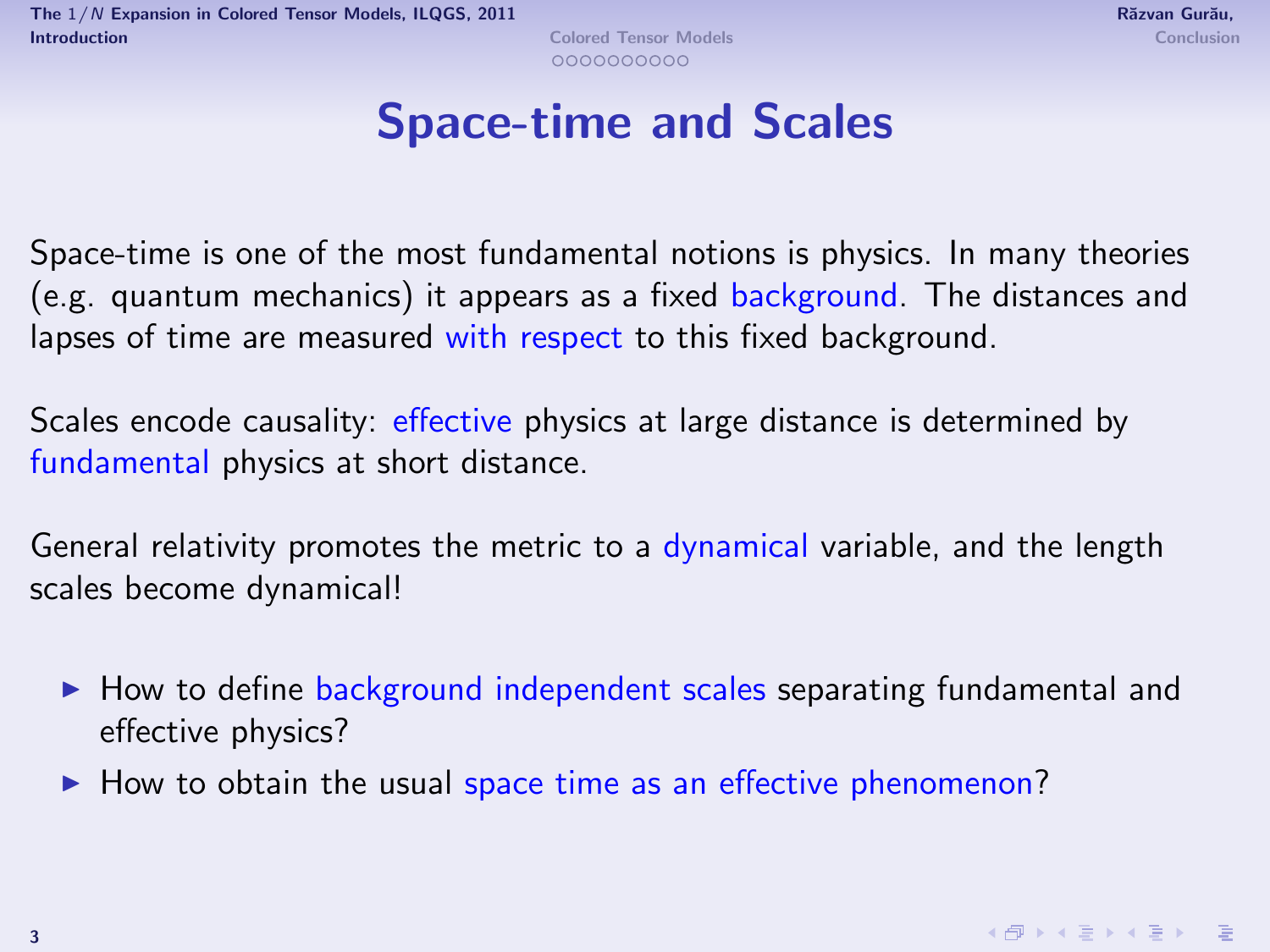#### Matrix Models

A success story: Matrix Models in two dimensions

- $\triangleright$  An ab initio combinatorial statistical theory.
- $\blacktriangleright$  Have built in scales  $N$
- $\triangleright$  Generate ribbon graphs  $\leftrightarrow$  discretized surfaces.
- $\triangleright$  They undergo a phase transition ("condensation") to a continuum theory of large surfaces.

Physics: quantum gravity in  $D = 2$ , critical phenomena, conformal field theory, the theory of strong interactions, string theory, etc. Mathematics: knot theory, number theory and the Riemann hypothesis, invariants of algebraic curves, enumeration problems, etc.

All these applications rely crucially on the " $1/N$ " expansion!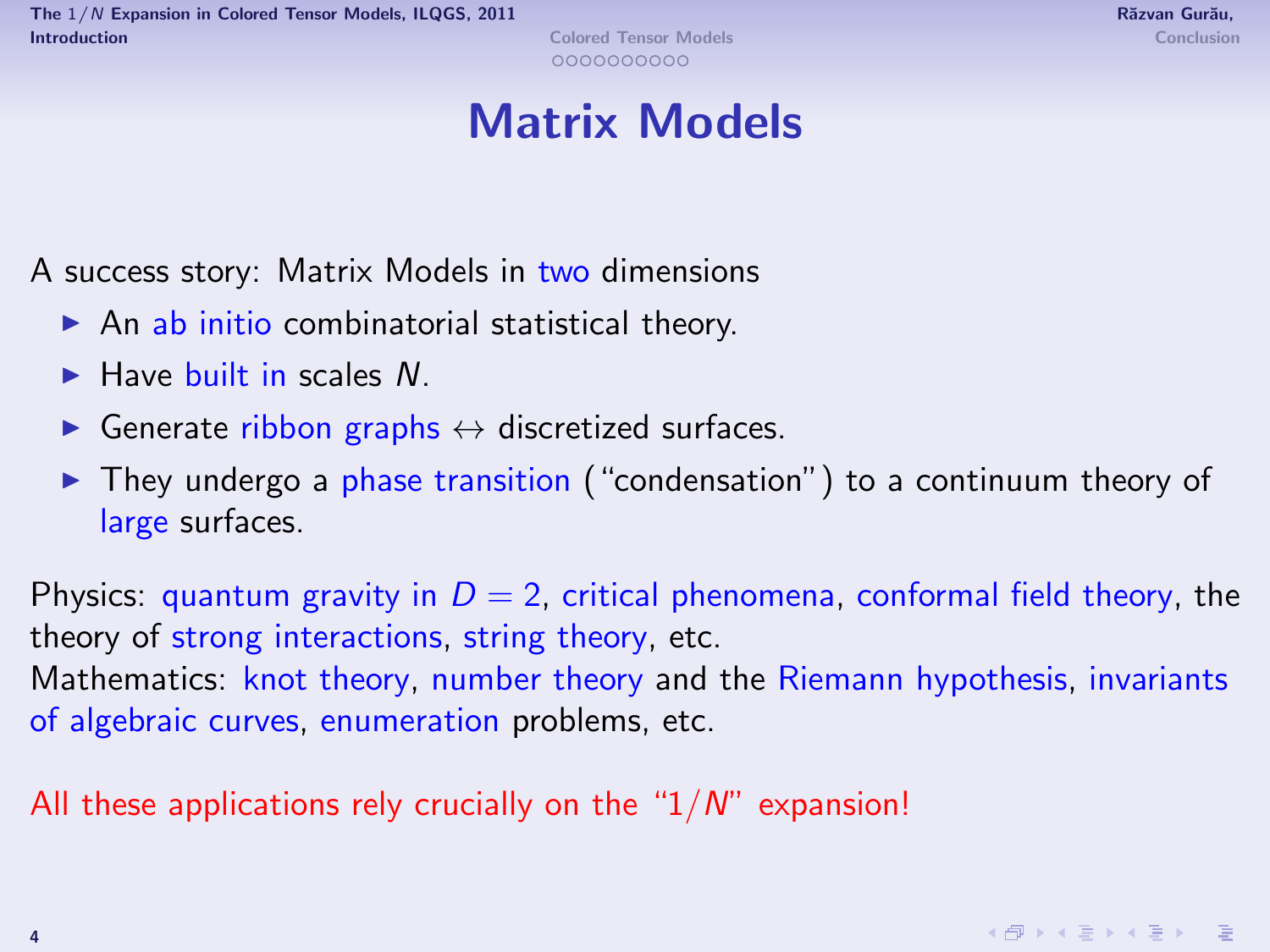### Ribbon Graphs as Feynman Graphs

Consider the partition function.

$$
Z(Q) = \int [d\phi] \; e^{-N\left(\frac{1}{2}\sum \phi_{a_1a_2}\delta_{a_1b_1}\delta_{a_2b_2}\phi_{b_1b_2}^* + \lambda \sum \phi_{a_1a_2}\phi_{a_2a_3}\phi_{a_3a_1}\right)}
$$



Ribbon vertex because the field  $\phi$  has two arguments. The lines conserve the two arguments (thus having two strands). Strands close into faces.

# $Z(Q)$  is a sum over ribbon Feynman graphs.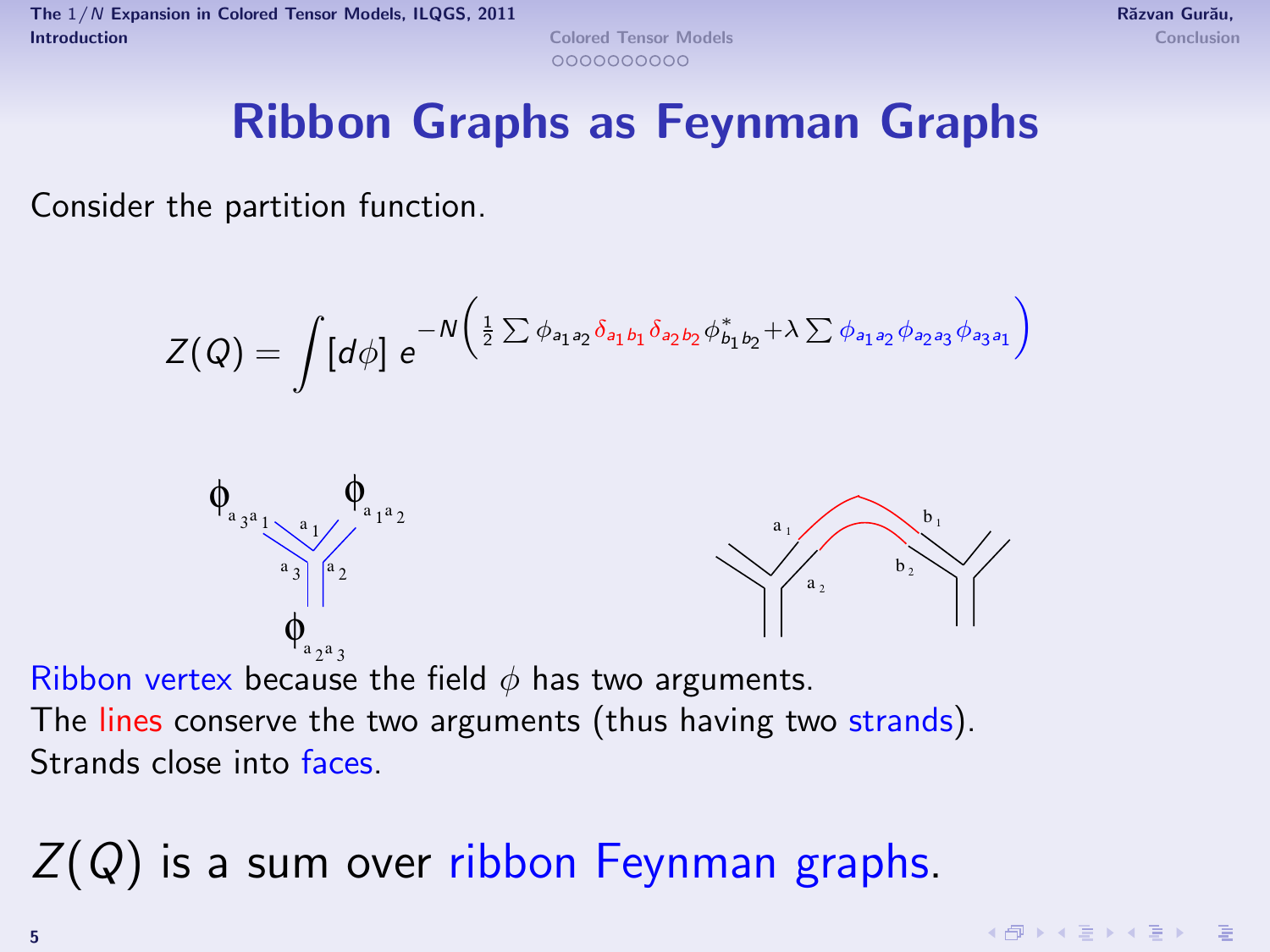#### Amplitude of Ribbon Graphs

The Amplitude of a graph with  $\mathcal N$  vertices is

$$
A = \lambda^{\mathcal{N}} N^{-\mathcal{L} + \mathcal{N}} \sum \prod_{\text{lines}} \delta_{a_1 b_1} \delta_{a_2 b_2}
$$



$$
A = \lambda^{\mathcal{N}} N^{\mathcal{N} - \mathcal{L} + \mathcal{F}} = \lambda^{\mathcal{N}} N^{2 - 2g(\mathcal{G})}
$$

with  $g_G$  is the genus of the graph.  $1/N$  expansion in the genus. Planar graphs  $(g_G = 0)$  dominate in the large N limit.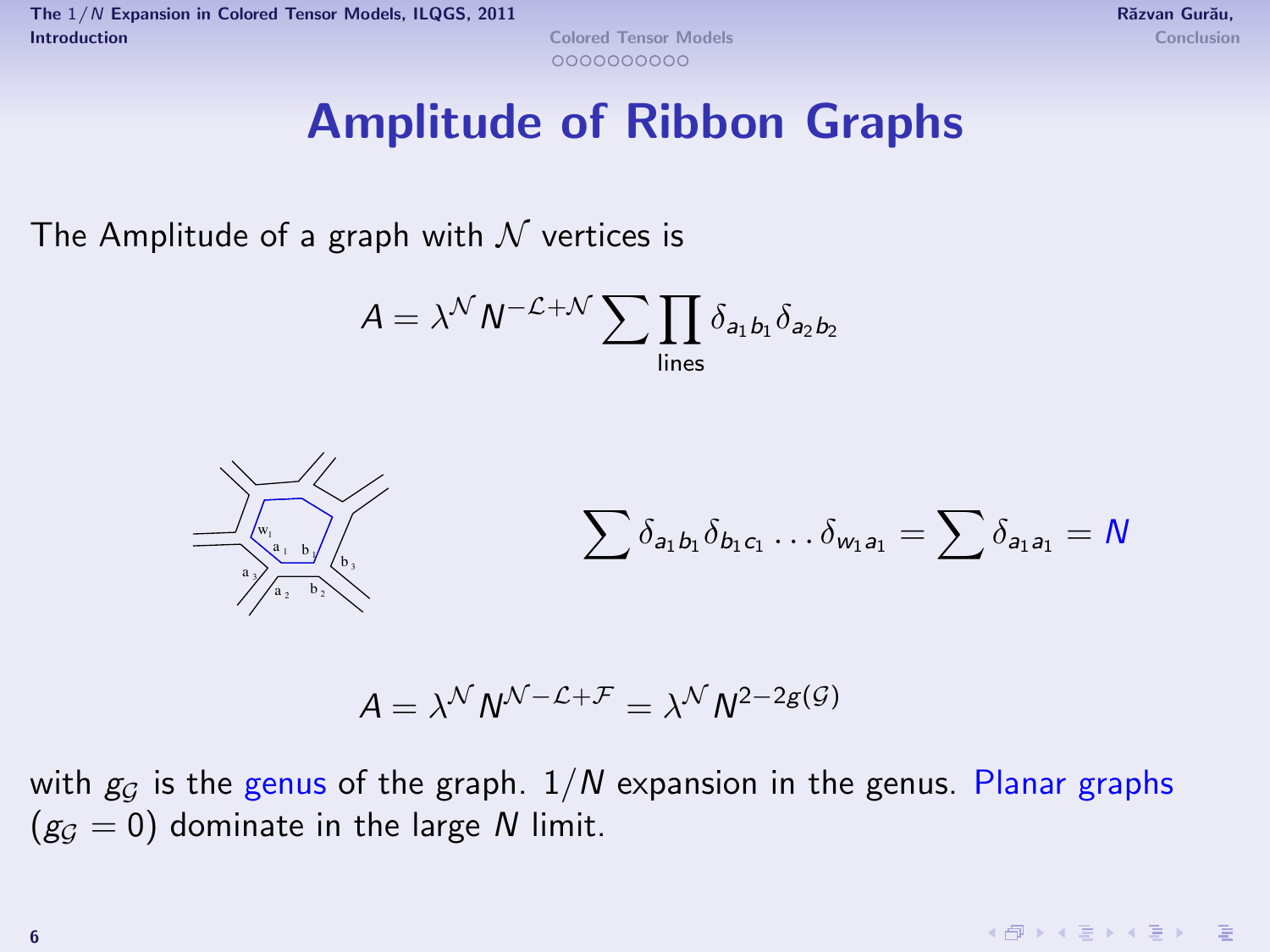

### Ribbon Graphs are Dual to Discrete Surfaces



Place a point in the middle of each face. Draw a line crossing each ribbon line. The ribbon vertices correspond to triangles.

A ribbon graph encodes unambiguously a gluing of triangles.

Matrix models sum over all graphs (i.e. surfaces) with canonical weights (Feynman rules). The dominant planar graphs represent spheres.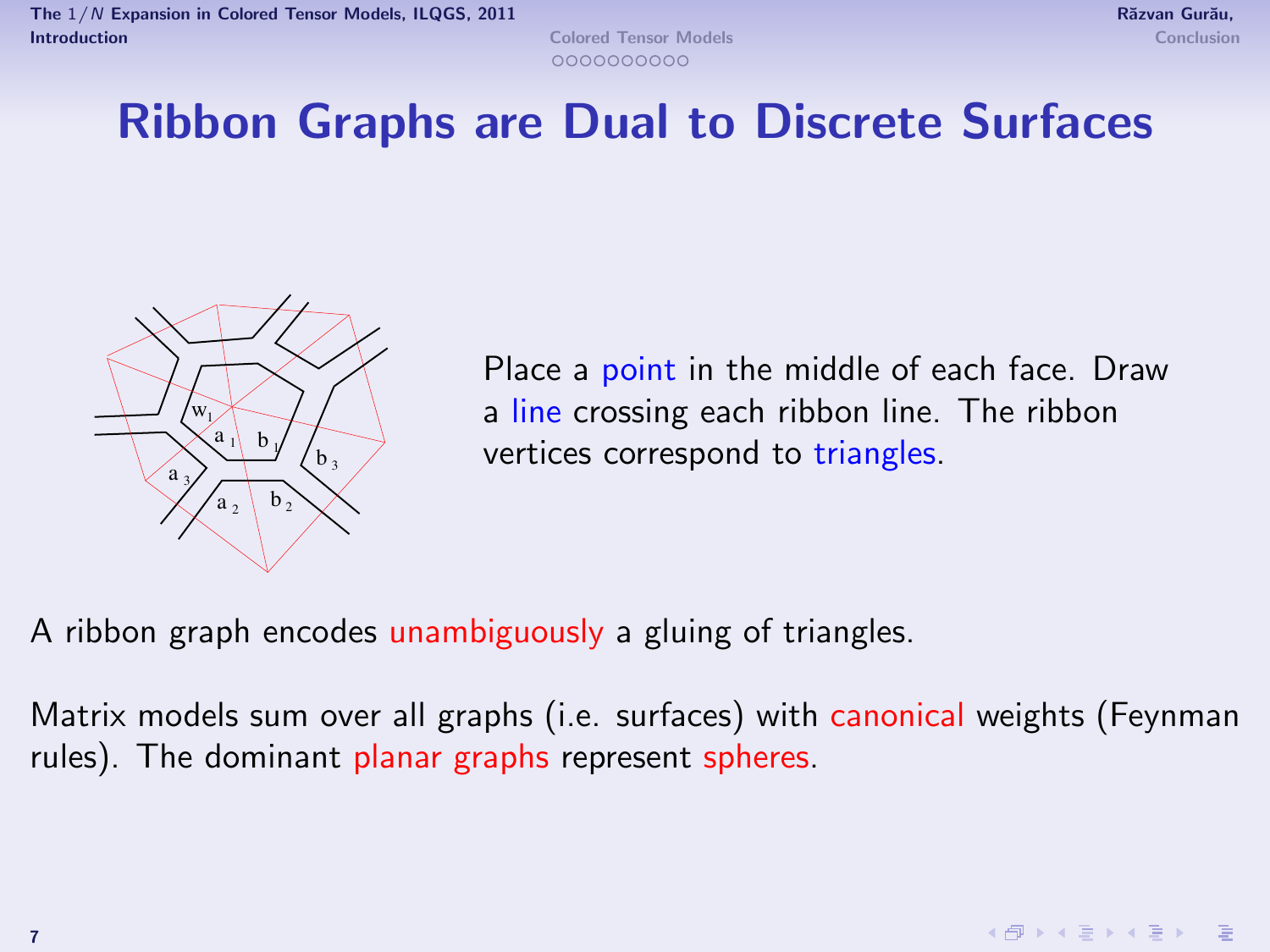## From Matrix to COLORED Tensor Models

D dimensional spaces  $\leftrightarrow$  colored stranded graphs

surfaces  $\leftrightarrow$  ribbon graphs





Matrix 
$$
M_{ab}
$$
,  
\n
$$
S = N \Big( M_{ab} \bar{M}_{ab} + \lambda M_{ab} M_{bc} M_{ca} \Big)
$$

 $1/N$  expansion in the genus  $A(\mathcal{G})=N^{2-2g(\mathcal{G})}$ 

Tensors  $\mathcal{T}^i_{a_1...a_D}$  with color  $i$  $\mathcal{S} = \mathcal{N}^{D/2} \Big(\, \mathcal{T}^i_{...} \, \bar{\mathcal{T}}^i_{...} + \lambda \, \mathcal{T}^0_{...} \, \mathcal{T}^1_{...} \dots \, \mathcal{T}^D_{...} \Big)$ 

 $g(\mathcal{G}) \geq 0$  genus  $\omega(\mathcal{G}) \geq 0$  degree

<span id="page-7-0"></span> $1/N$  expansion in the degree  $A(\mathcal{G})=N^{D-\frac{2}{(D-1)!}\omega(\mathcal{G})}$ 

leading order:  $g(G) = 0$ , spheres. leading order:  $\omega(G) = 0$ , spheres.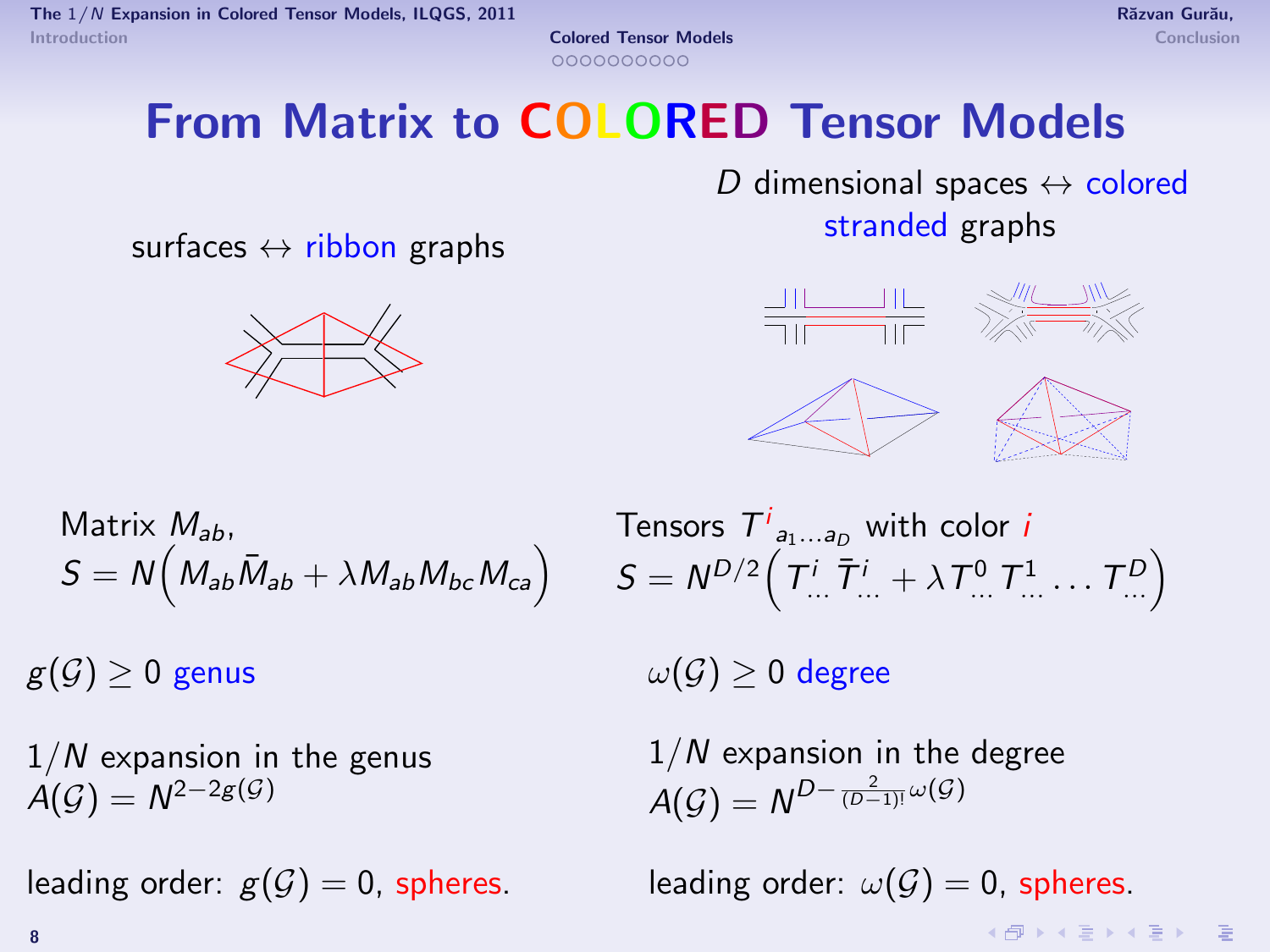1

<span id="page-8-0"></span>1

### Colored Stranded Graphs



Lines have a well defined color and D parallel strands  $(D - 1 \text{ simplices}).$ 

Strands are identified by a couple of colors  $(D - 2 \text{ simplices})$ .

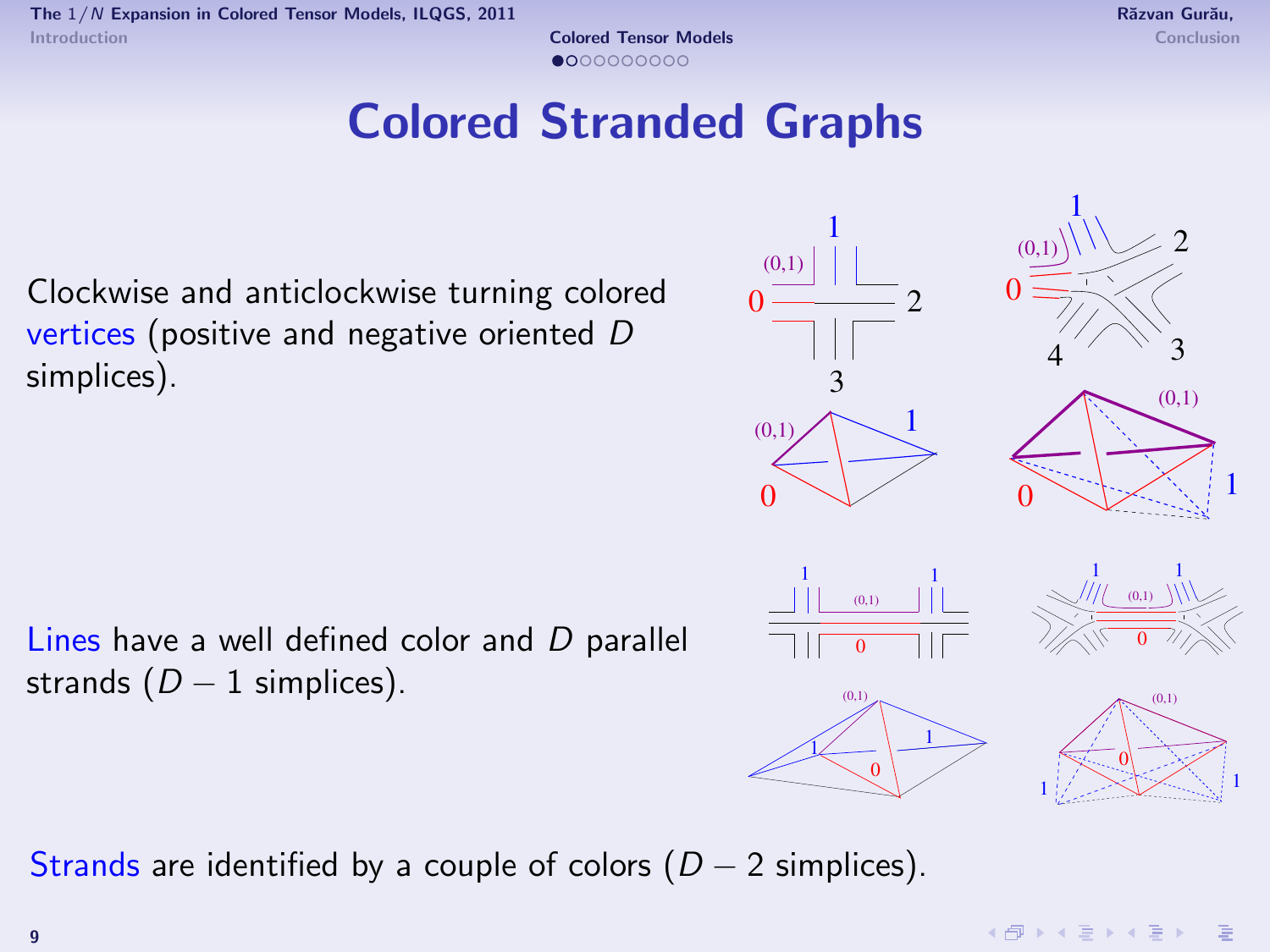The  $1/N$  [Expansion in Colored Tensor Models,](#page-0-0) ILQGS, 2011 Richards and Curvan Curvan Curvan Gurau, Răzvan Gurău, [Introduction](#page-2-0) **[Colored Tensor Models](#page-7-0)** [Conclusion](#page-18-0) **Colored Tensor Models** Conclusion Conclusion

#### Action

Let  $T_{a_1...a_D}^i$ ,  $\bar{T}_{a_1...a_D}^i$  tensor fields with color  $i=0...D$  .

$$
S = N^{D/2} \Big( \sum_i \overline{\mathcal{T}}_{a_1 \ldots a_D}^i T^i_{a_1 \ldots a_D} + \lambda \prod_i T^i_{a_{ii-1} \ldots a_{i0} a_{i0} \ldots a_{ii+1}} + \bar{\lambda} \prod_i \overline{\mathcal{T}}_{a_{ii-1} \ldots a_{i0} a_{i0} \ldots a_{ii+1}}^i \Big)
$$

## Topology of the Colored Graphs

Amplitude of the graphs:

- ightharpoonup the  $\mathcal{N}=2p$  vertices of a graph bring each  $N^{D/2}$
- ► the  $\mathcal L$  lines of a graphs bring each  $N^{-D/2}$
- $\triangleright$  the F faces of a graph bring each N

$$
A^{\mathcal{G}} = (\lambda \bar{\lambda})^p N^{-\mathcal{L}\frac{D}{2} + \mathcal{N}\frac{D}{2} + \mathcal{F}} = (\lambda \bar{\lambda})^p N^{-p\frac{D(D-1)}{2} + \mathcal{F}}
$$

But  $\mathcal{N}(D+1) = 2\mathcal{L} \Rightarrow \mathcal{L} = (D+1)p$ 

Compute  $\mathcal{F}$ !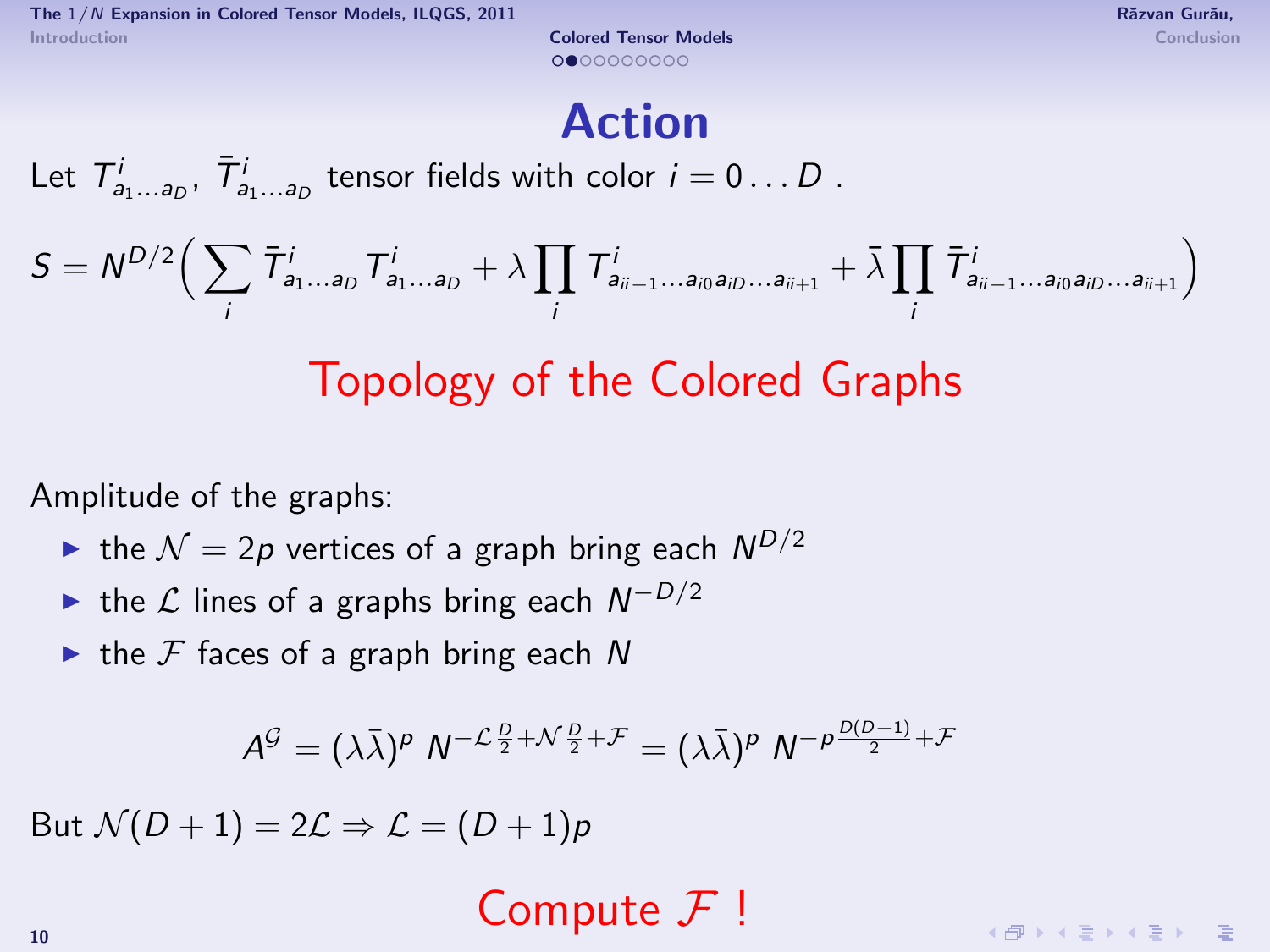$0$  ........ 1

 $3^{\sim}$ 

2

2 3  $1<sub>AB</sub>$ 

 $\sqrt{ }$ 

#### Jackets 1

Define simpler graphs. Idea: forget the interior strands! Leads to a ribbon graph.

02 and 13: opposing edges of the tetrahedron. But 01, 23 and 12, 03 are perfectly equivalent. Three jacket (ribbon) graphs.





<span id="page-10-0"></span>

 $0, 1, 2, \ldots$  $0,\pi(0),\pi^2(0),\ldots$ 

The degree of  $\mathcal G$  is  $\omega(\mathcal G)=\sum_{\mathcal J}\mathcal g_{\mathcal J}.$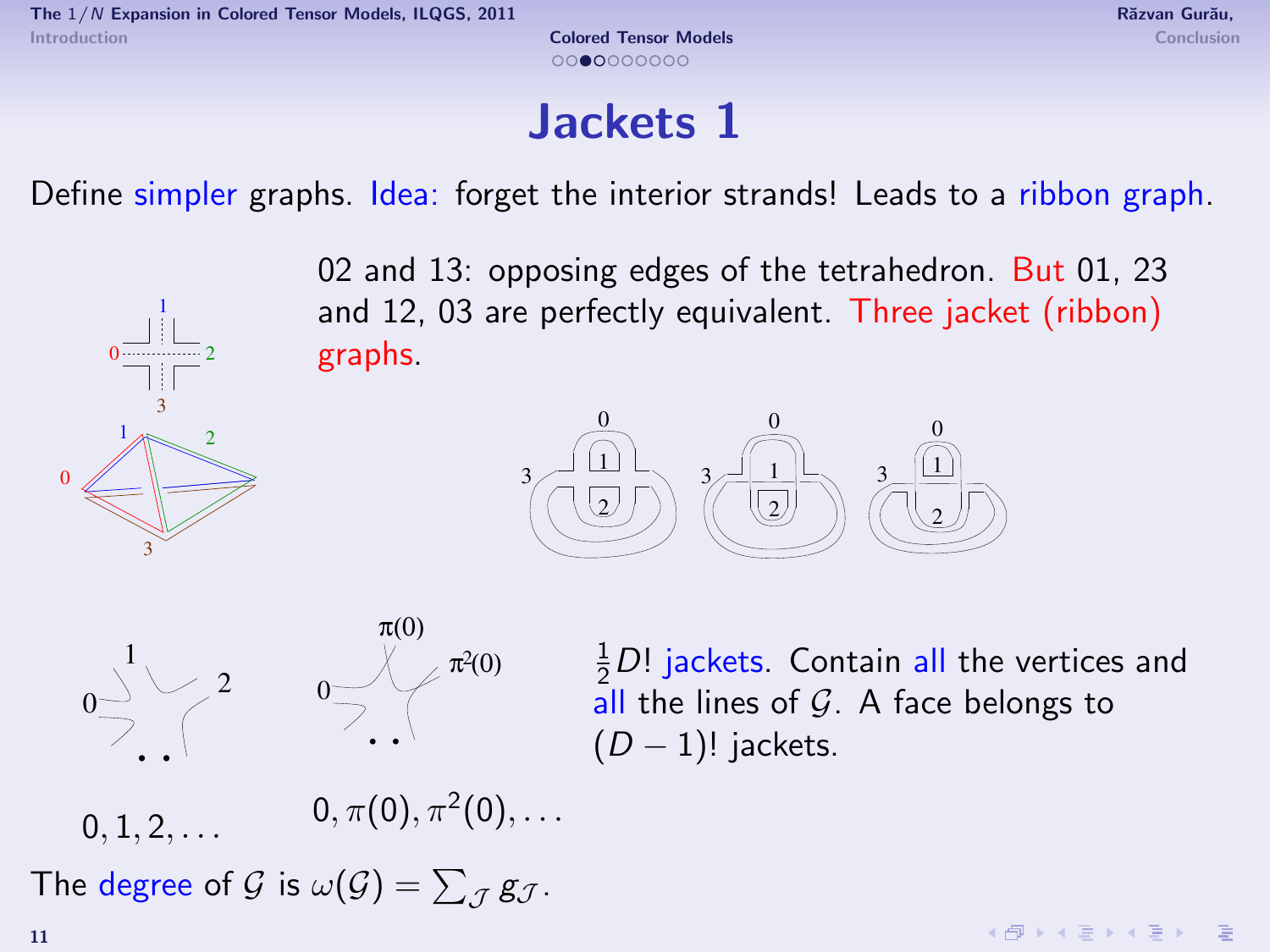П

#### Jackets 2: Jackets and Amplitude

#### Theorem

 $\mathcal F$  and  $\omega(\mathcal G)$  are related by

$$
\mathcal{F}=\frac{1}{2}D(D-1)\rho+D-\frac{2}{(D-1)!}\omega(\mathcal{G})
$$

**Proof:**  $\mathcal{N} = 2p$ ,  $\mathcal{L} = (D+1)p$ For each jacket  $\mathcal{J}$ ,  $2p - (D+1)p + \mathcal{F}$  $\tau = 2 - 2g\tau$ . Sum over the jackets:  $(D-1)! \mathcal{F} = \sum_{\mathcal{J}} \mathcal{F}_{\mathcal{J}} = \frac{1}{2} D! (D-1) p + D! - 2 \sum_{\mathcal{J}} \mathcal{g}_{\mathcal{J}}$ 

The amplitude of a graph is given by its degree

$$
A^{\mathcal{G}} = (\lambda \bar{\lambda})^p N^{-p\frac{D(D-1)}{2} + \mathcal{F}} = (\lambda \bar{\lambda})^p N^{D - \frac{2}{(D-1)!} \omega(\mathcal{G})}
$$

 $\left\{ \frac{1}{10} \right\}$   $\left\{ \frac{1}{2} \right\}$   $\left\{ \frac{1}{2} \right\}$   $\left\{ \frac{1}{2} \right\}$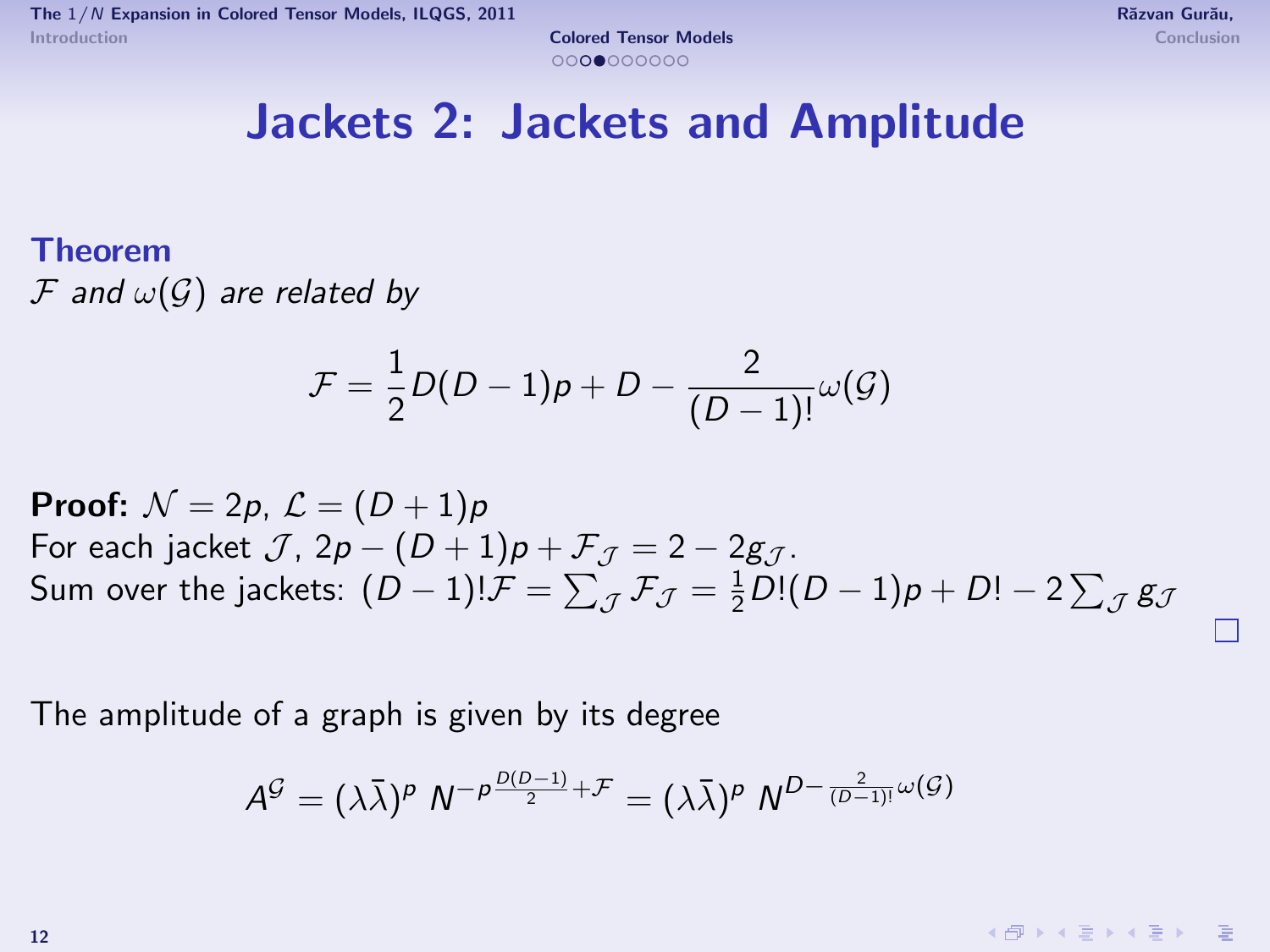### Topology 1: Colored vs. Stranded Graphs

**THEOREM:** [M. Ferri and C. Gagliardi, '82] Any D-dimensional piecewise linear orientable manifold admits a colored triangulation.

We have clockwise and anticlockwise turning vertices. Lines connect opposing vertices and have a color index. All the information is encoded in the colors



represented as

<span id="page-12-0"></span>

Conversely: expand the vertices into stranded vertices and the lines into stranded lines with parallel strands

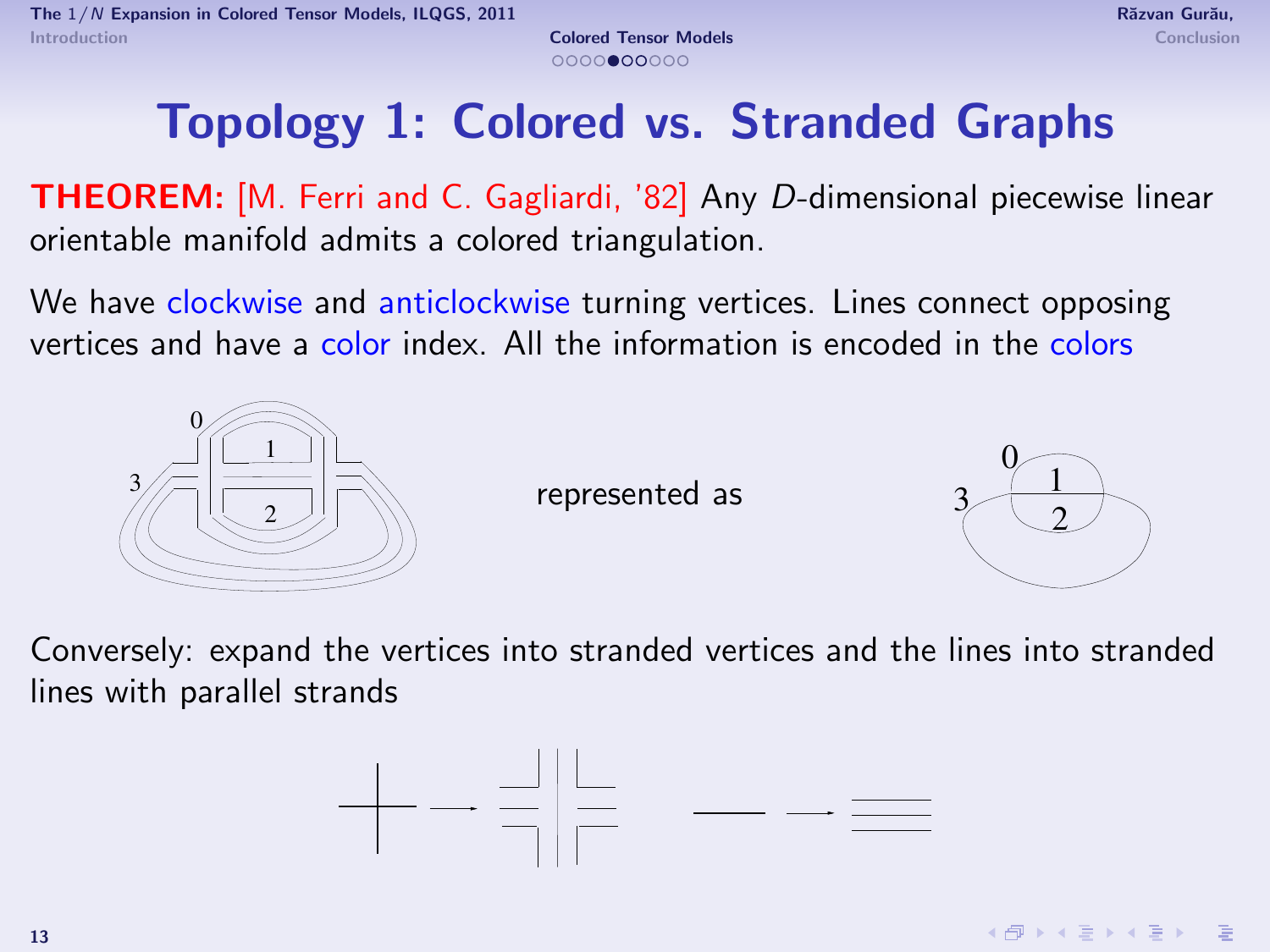# Topology 2: Bubbles

The vertices of G are subgraphs with 0 colors. The lines are subgraphs with exactly color. The faces are subgraphs with exactly 2 colors.

The *n*-bubbles are the maximally connected subgraphs with n fixed colors (denoted  $\mathcal{B}^{i_1...i_n}_{(\sigma)}$ , with  $i_1 < \cdots < i_n$  the colors).



A colored graph  $G$  is dual to an orientable, normal, D dimensional, simplicial pseudo manifold. Its n-bubbles are dual to the links of the  $D - n$  simplices of the pseudo manifold.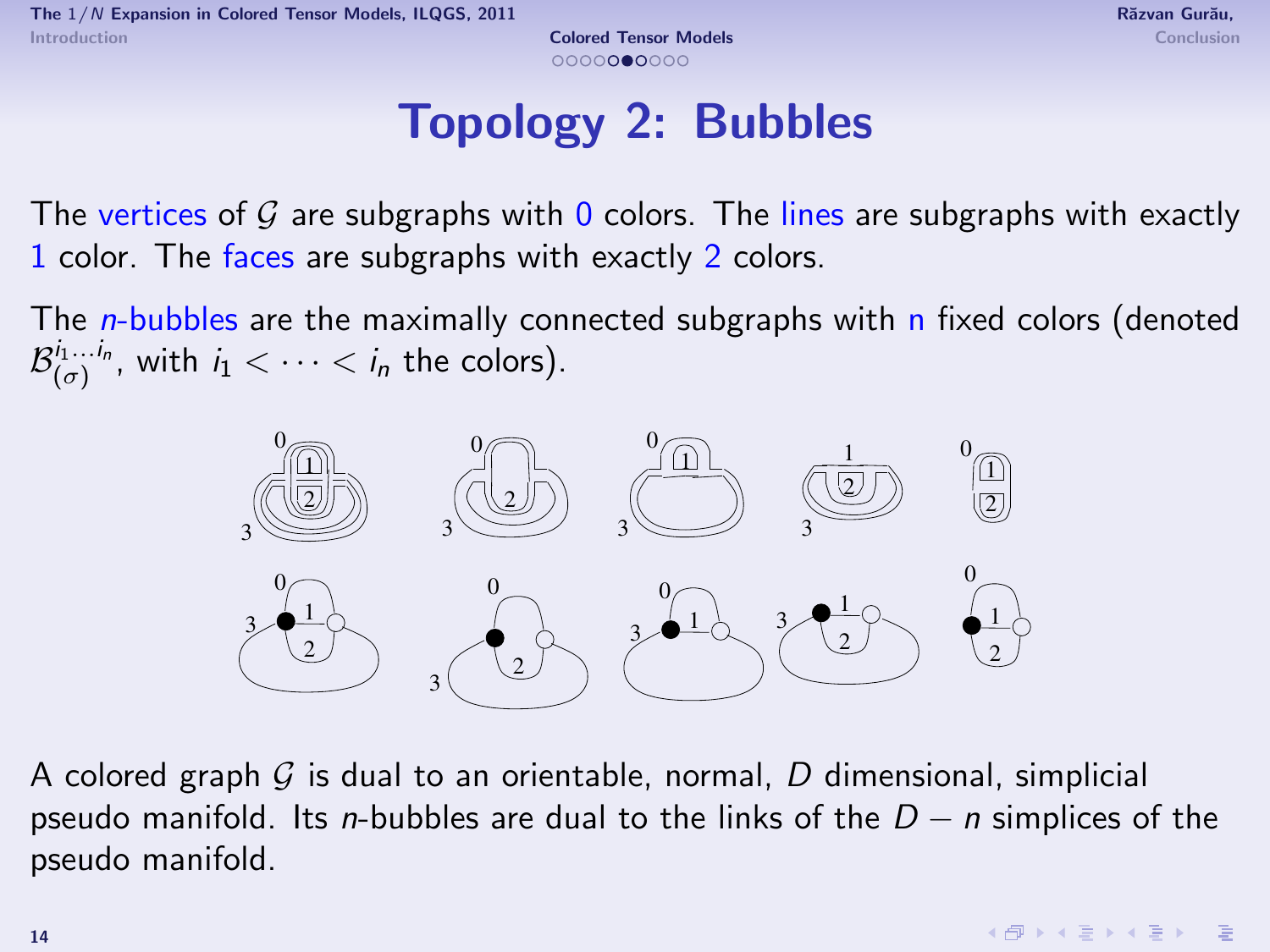Topology 3: Homeomorphisms and 1-Dipoles



A 1-dipole: a line (say of color 0) connecting two vertices  $v\in \mathcal{B}^{1...D}_{(\alpha)}$  and  $w \in \mathcal{B}_{(\beta)}^{1...D}$  with  $\mathcal{B}_{(\alpha)}^{1...D} \neq \mathcal{B}_{(\beta)}^{1...D}$ .

A 1-Dipole can be contracted, that is the lines together with the vertices v and w can be deleted from  $G$  and the remaining lines reconnected respecting the coloring. Call the graph after contraction  $G/d$ .

<code>THEOREM:</code> [M. Ferri and C. Gagliardi, '82] If either  $\mathcal{B}^{1...D}_{(\alpha)}$  or  $\mathcal{B}^{1...D}_{(\beta)}$  is dual to a sphere, then the two pseudo manifolds dual to  $G$  and  $G/d$  are homeomorphic.

It is in principle very difficult to check if a bubble is a sphere or not.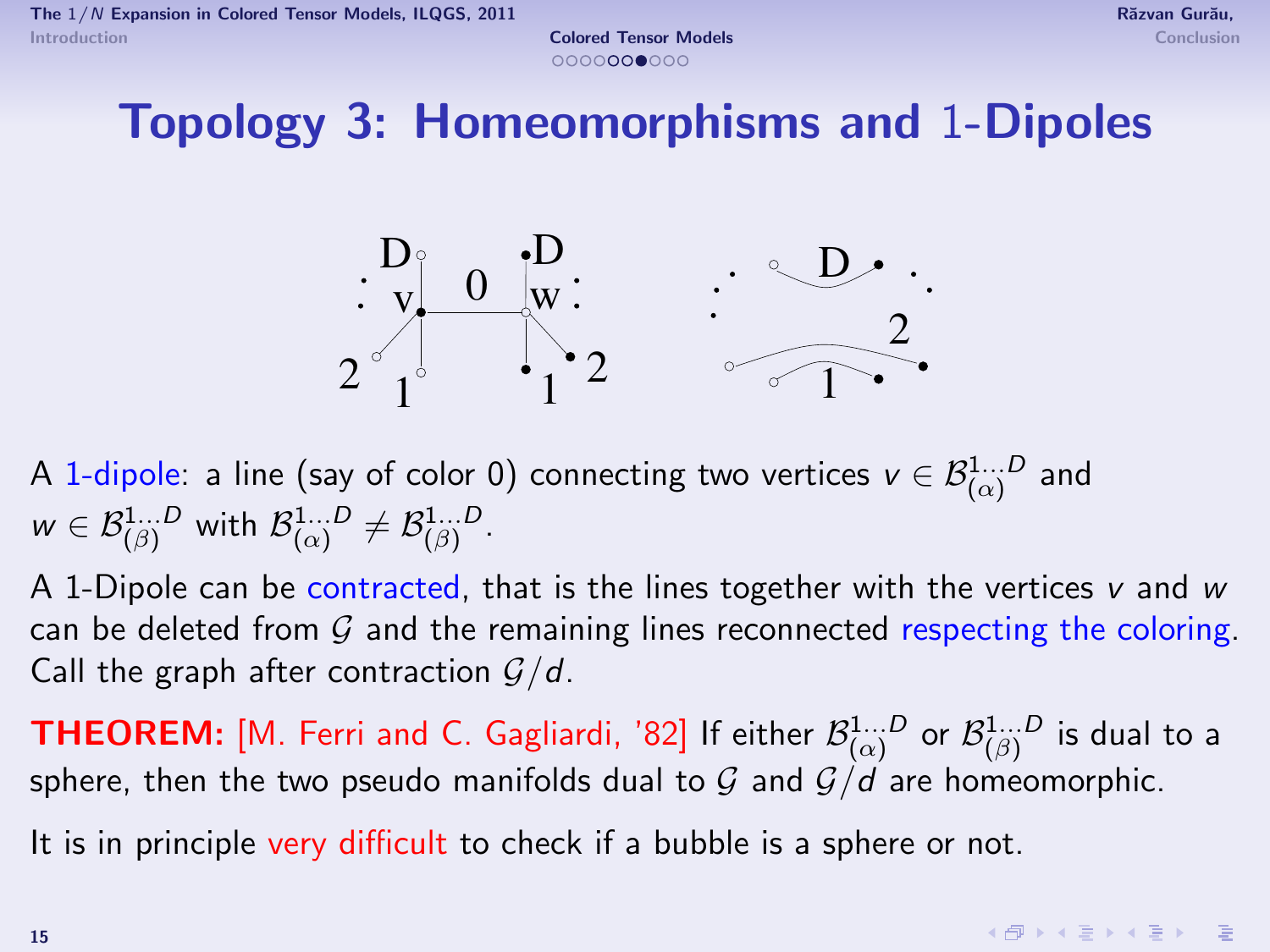<span id="page-15-0"></span>

#### Jackets, Bubbles, 1-Dipoles

The D-bubbles  $\mathcal{B}^i_{(\rho)}$  of  $\mathcal G$  are graphs with  $D$  colors, thus they admit jackets and have a degree. The degrees of  $G$  and of its bubbles are not independent.

#### Theorem  $\omega(\mathcal{G}) = \frac{(D-1)!}{2} \Big( \rho + D - \mathcal{B}^{[D]}\Big) + \sum_{i,\rho} \omega(\mathcal{B}^{\widehat{i}}_{(\rho)})$

#### Theorem

The degree of the graph is invariant under 1-Dipole moves,  $\omega(G) = \omega(G/d)$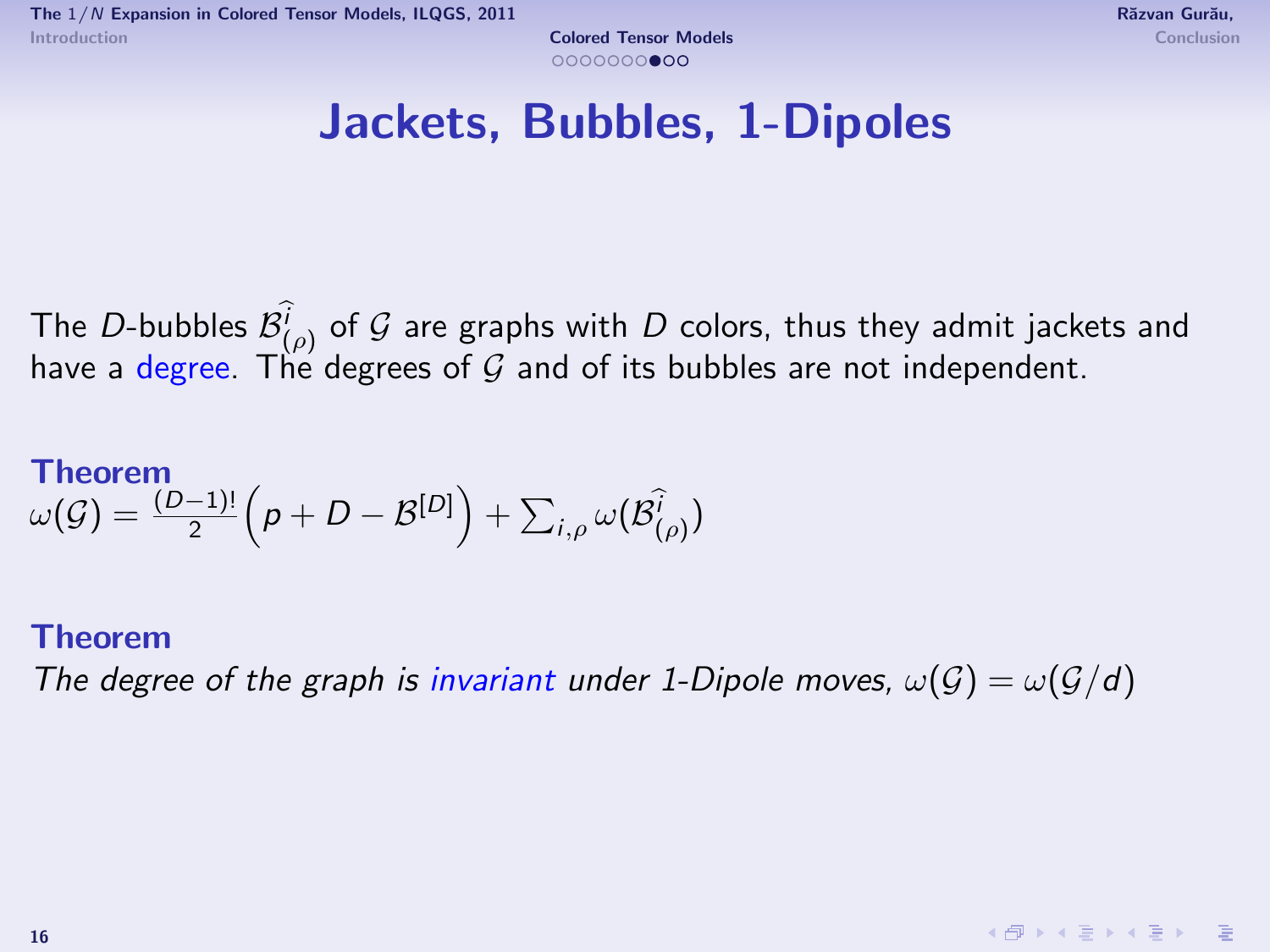#### Degree 0 Graphs are Spheres

 $\omega(\mathcal{G}) = \frac{(D-1)!}{2} \Big( \rho + D - \mathcal{B}^{[D]}\Big) + \sum_{i,\rho} \omega(\mathcal{B}^{\widehat{i}}_{(\rho)})$ 

In a graph  ${\cal G}$  with  $2p$  vertices and  ${\cal B}^{[D]}$   $D$ -bubbles I contract a full set of 1-Dipoles and bring it to  $G_f$  with  $2p_f$  vertices and exactly one D-bubble for each colors i. Every contraction:  $p \to p-1$ ,  $\mathcal{B}^{[D]} \to \mathcal{B}^{[D]}-1$ 

$$
p-p_f=\mathcal{B}^{[D]}-\mathcal{B}^{[D]}_f=\mathcal{B}^{[D]}-(D+1)\Rightarrow p+D-\mathcal{B}^{[D]}=p_f-1\geq 0
$$

Thus  $\omega(\mathcal{G})=0 \Rightarrow \omega(\mathcal{B}^i_{(\rho)})=0.$ 

#### Theorem

If  $\omega(\mathcal{G}) = 0$  then  $\mathcal{G}$  is dual to a D-dimensional sphere.

**Proof:** Induction on D.  $D = 2$ : the colored graphs are ribbon graphs and the degree is the genus. In  $D>$  2,  $\omega(\mathcal{G})=0$   $\Rightarrow$   $\omega(\mathcal{B}^i_{(\rho)})=0$  and all  $\omega(\mathcal{B}^i_{(\rho)})$  are a spheres by the induction hypothesis. 1-Dipole contractions do not change the degree and are homeomorphisms.  $\mathcal{G}_f$  is homeomorphic with  $\mathcal G$  and has  $p_f=1$ . The only graph with  $p_f = 1$  is a sphere.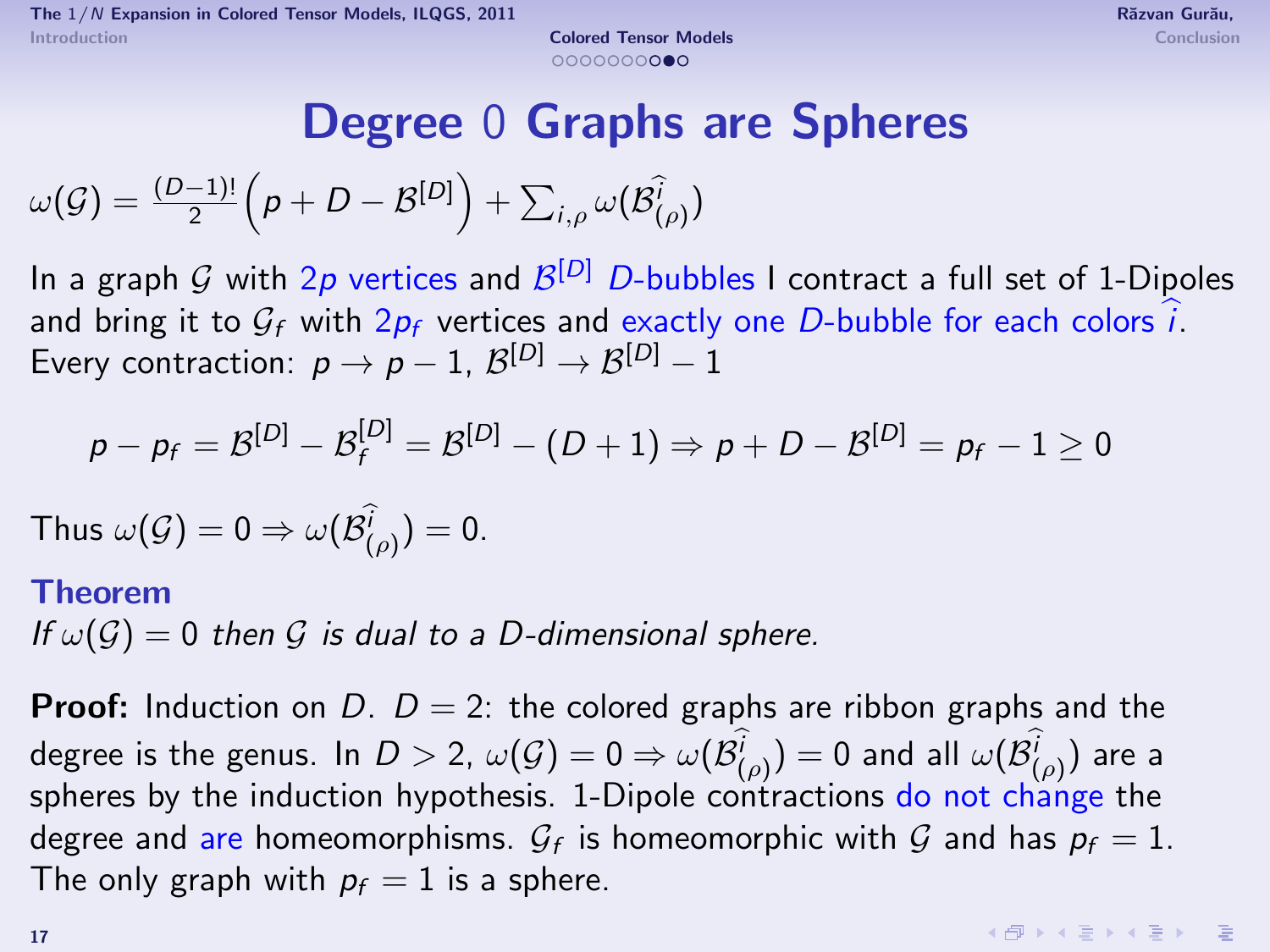### From Matrix to COLORED Tensor Models

Tensors  $\mathcal{T}^i_{a_1...a_D}$  with color  $i$ 

$$
S = N^{D/2} \left( T^i_{\dots} \bar{T}^i_{\dots} + \lambda T^0_{\dots} T^1_{\dots} \dots T^D_{\dots} + \bar{\lambda} \bar{T}^0_{\dots} \bar{T}^1_{\dots} \dots \bar{T}^D_{\dots} \right)
$$

 $\omega(\mathcal{G}) = \sum_{\mathcal{J}} \mathcal{g}_{\mathcal{J}} \geq 0$  degree

 $1/N$  expansion in the degree  $A(\mathcal{G})=N^{D-\frac{2}{(D-1)!}\omega(\mathcal{G})}$ 

colored stranded graphs  $\leftrightarrow D$  dimensional pseudo manifolds

leading order:  $\omega(\mathcal{G})=0$  are spheres